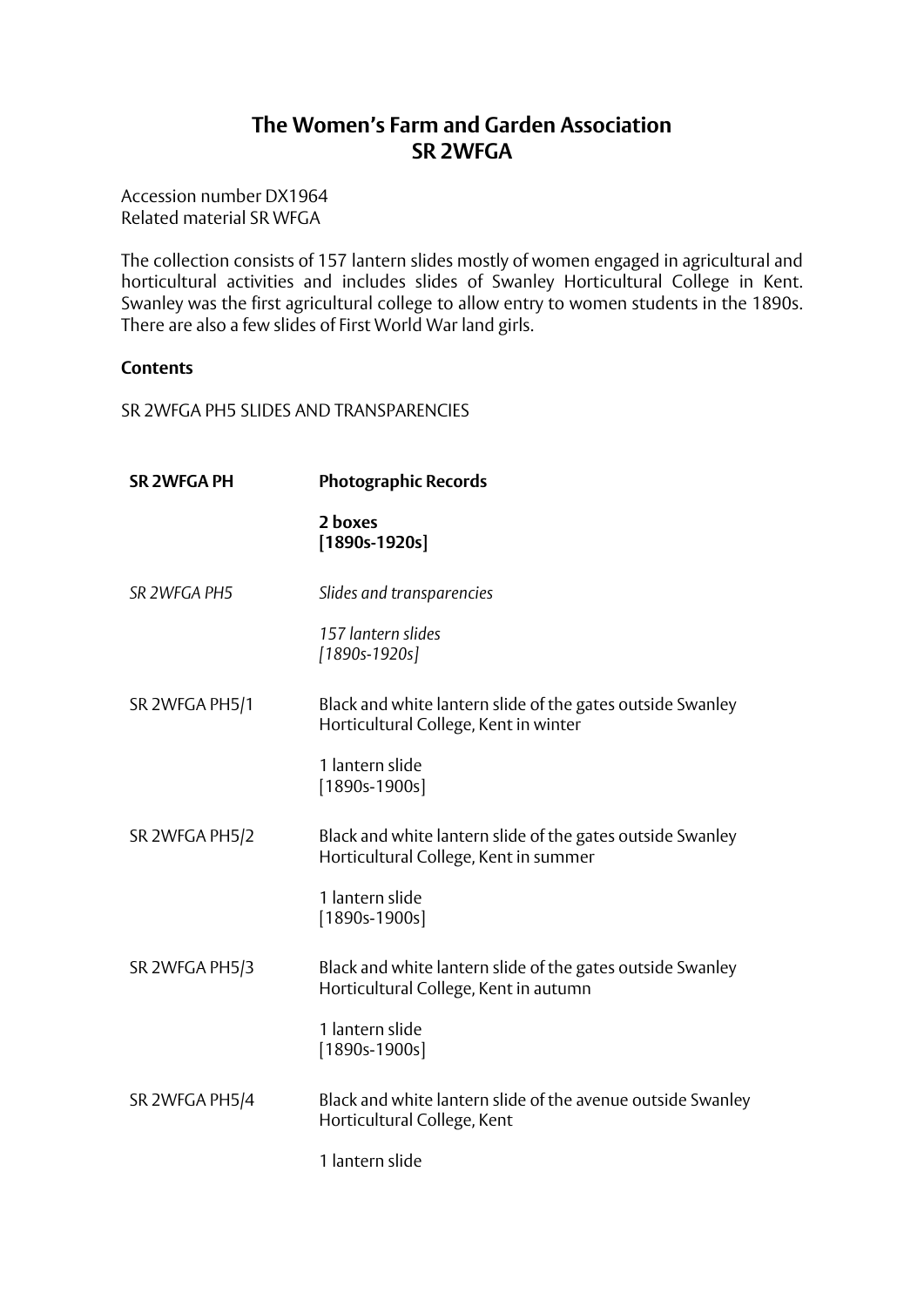[1890s-1900s] SR 2WFGA PH5/5 Black and white lantern slide of the front of Swanley Horticultural College, Kent 1 lantern slide [1890s-1900s] SR 2WFGA PH5/6 Black and white lantern slideof male students standing outside Swanley Horticultural College, Kent 1 lantern slide [1890s-1900s] SR 2WFGA PH5/7 Black and white lantern slide of male students mowing the lawn at Swanley Horticultural College, Kent 1 lantern slide [1890s-1900s] SR 2WFGA PH5/8 Black and white lantern slide of the west view of the Swanley Horticultural College, Kent 1 lantern slide [1890s-1900s] SR 2WFGA PH5/9 Black and white lantern slide of Swanley Horticultural College, Kent 1 lantern slide [1890s-1900s] SR 2WFGA PH5/10 Black and white lantern slide of a staircase, possibly at Swanley Horticultural College, Kent 1 lantern slide [1890s-1900s] SR 2WFGA PH5/11 Black and white lantern slide of the old packing shed with two women working in a garden 1 lantern slide 1909 SR 2WFGA PH5/12 Black and white lantern slide of exterior of a jam shed with ladies making jam 1 lantern slide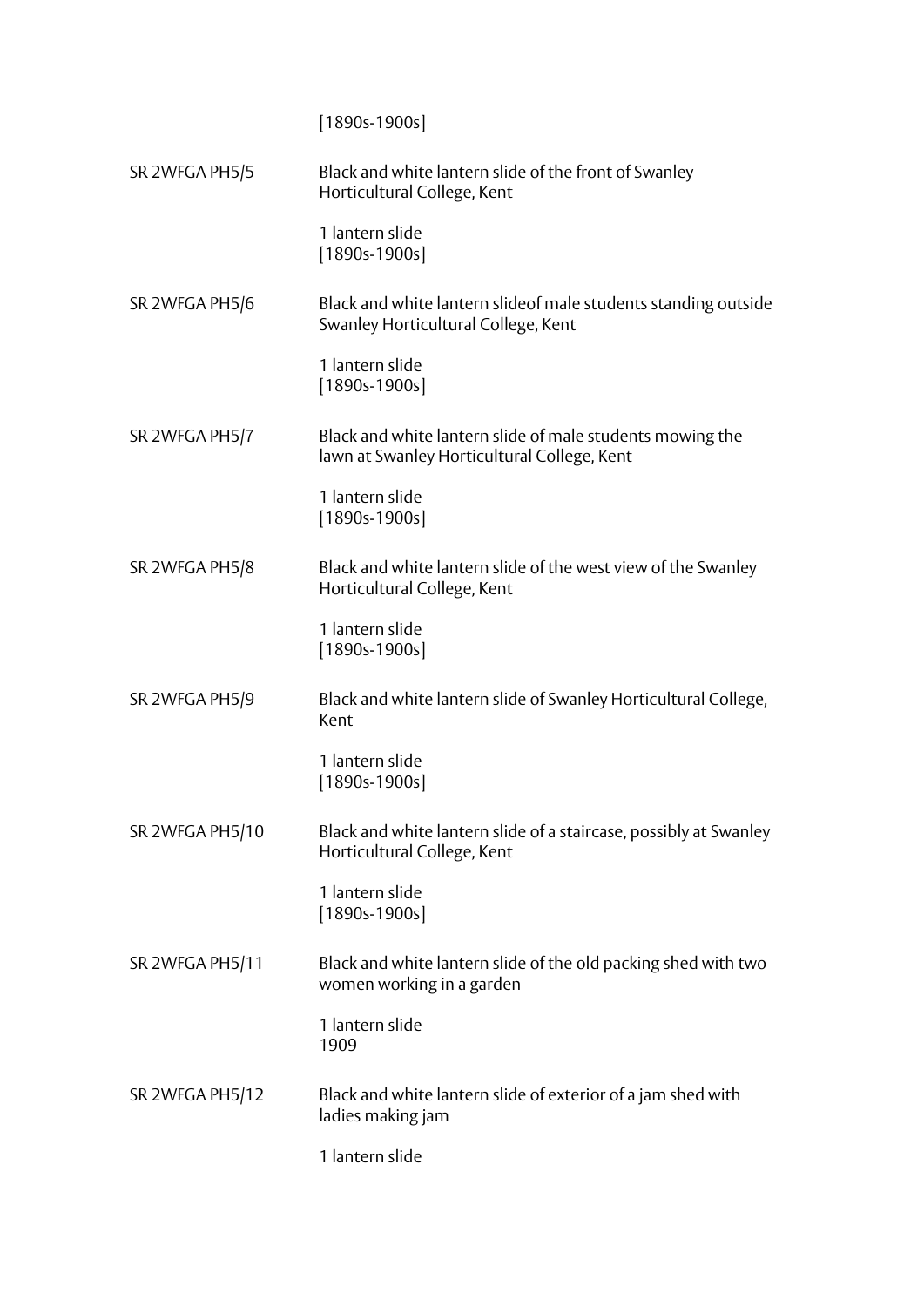[1890s-1900s]

SR 2WFGA PH5/13 Black and white lantern slide of three women boiling jam 1 lantern slide [1900s-1920s] SR 2WFGA PH5/14 Black and white lantern slide of three women preparing fruit for jam making 1 lantern slide [1900-1910] SR 2WFGA PH5/15 Black and white lantern slide of a cheese making in the saloon at Swanley Horticultural College, Kent 1 lantern slide 1895 SR 2WFGA PH5/16 Black and white lantern slide of interior of a jam shed 1 lantern slide [1890s-1920s] SR 2WFGA PH5/17 Black and white lantern slide of a botany lab Possibly at Swanley Horticultural College, Kent 1 lantern slide [1890s-1900s] SR 2WFGA PH5/18 Black and white lantern slide of a botany lab with a class of women Possibly at Swanley Horticultural College, Kent 1 lantern slide [1890s-1900s] SR 2WFGA PH5/19 Black and white lantern slide of the chemistry lab Possibly at Swanley Horticultural College, Kent 1 lantern slide [1890s-1900s] SR 2WFGA PH5/20 Black and white lantern slide of a library Possibly at Swanley Horticultural College, Kent 1 lantern slide [1890s-1900s] SR 2WFGA PH5/21 Black and white lantern slide of women bedding lawn Possibly at Swanley Horticultural College, Kent 1 lantern slide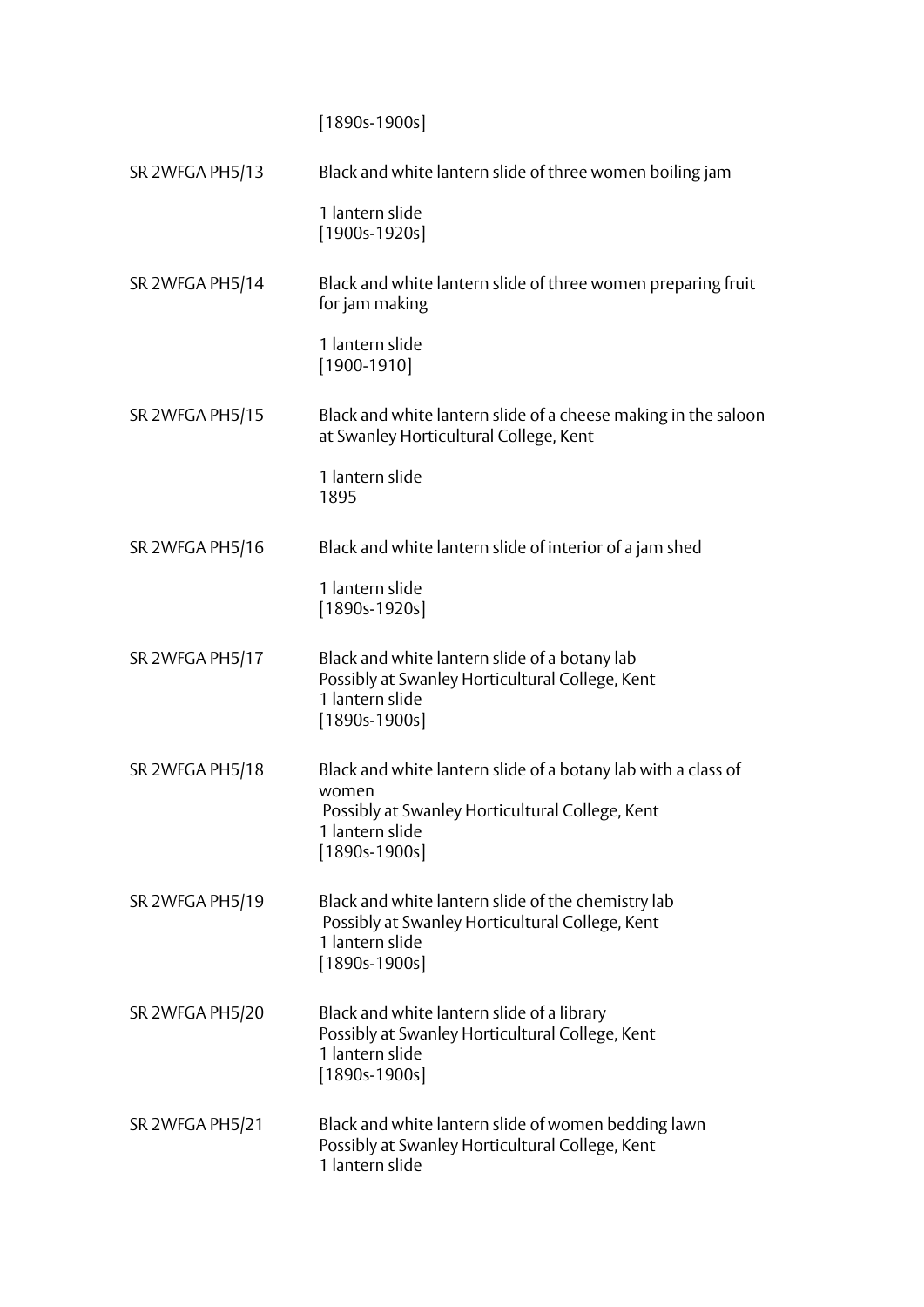1910

| SR 2WFGA PH5/22 | Black and white lantern slide of women making terraces<br>Possibly at Swanley Horticultural College in Kent<br>1 lantern slide<br>$[1890s-1910s]$ |
|-----------------|---------------------------------------------------------------------------------------------------------------------------------------------------|
| SR 2WFGA PH5/23 | Black and white lantern slide of women making terraces at<br>Swanley Horticultural College, Kent                                                  |
|                 | 1 lantern slide<br>$[1890s-1910s]$                                                                                                                |
| SR 2WFGA PH5/24 | Black and white lantern slide of women making terraces at<br>Swanley Horticultural College, Kent                                                  |
|                 | 1 lantern slide<br>$[1890s-1910s]$                                                                                                                |
| SR 2WFGA PH5/25 | Black and white lantern slide of women planting mid terraces<br>at Swanley Horticultural College, Kent                                            |
|                 | 1 lantern slide<br>$[1890s-1910s]$                                                                                                                |
| SR 2WFGA PH5/26 | Black and white lantern slide of a terrace in spring<br>Possibly at Swanley Horticultural College, Kent<br>1 lantern slide<br>$[1890s-1910s]$     |
| SR 2WFGA PH5/27 | Black and white lantern slide of spring flowers<br>Possibly at Swanley Horticultural College, Kent<br>1 lantern slide<br>$[1890s-1910s]$          |
| SR 2WFGA PH5/28 | Black and white lantern slide of a rock wall planted<br>Possibly at Swanley Horticultural College, Kent<br>1 lantern slide<br>1910                |
| SR 2WFGA PH5/29 | Black and white lantern slide of a rock wall planted<br>Possibly at Swanley Horticultural College, Kent<br>1 lantern slide<br>1910                |
| SR 2WFGA PH5/30 | Black and white lantern slide of the north walk in spring time<br>Possibly at Swanley Horticultural College, Kent<br>1 lantern slide              |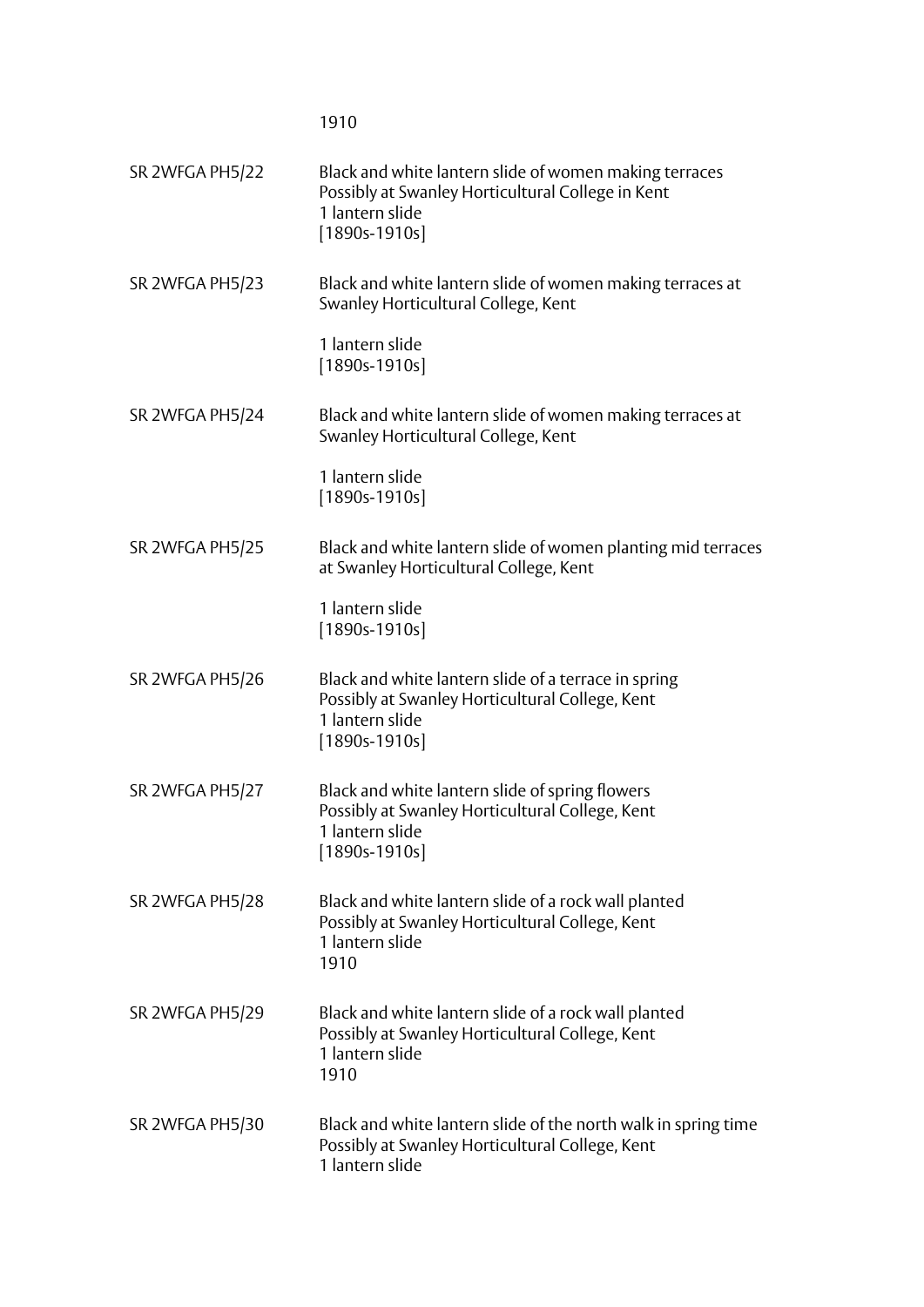[1890s-1910s]

SR 2WFGA PH5/31 Black and white lantern slide of a rose garden on speech day, possibly at Swanley Horticultural College, Kent 1 lantern slide [1890s-1910s] SR 2WFGA PH5/32 Black and white lantern slide of the rose garden at Swanley Horticultural College, Kent 1 lantern slide 1903-1904 SR 2WFGA PH5/33 Black and white lantern slide of the interior of woman working in a conservatory 1 lantern slide [1890s-1910s] SR 2WFGA PH5/34 Black and white lantern slide of Miss Pollard and H. Garlick outside a conservatory 1 lantern slide 1911 SR 2WFGA PH5/35 Black and white lantern slide of Miss Pollard and H. Garlick attending to garden frames 1 lantern slide 1911 SR 2WFGA PH5/36 Black and white lantern slide of the plant Stephanotis growing in a market house 1 lantern slide [1890s-1910s] SR 2WFGA PH5/37 Black and white lantern slide of two women attending to the flower plot at Swanley Horticultural College, Kent 1 lantern slide [1890s-1910s] SR 2WFGA PH5/38 Black and white lantern slide of two girls hand barrowing 1 lantern slide 1926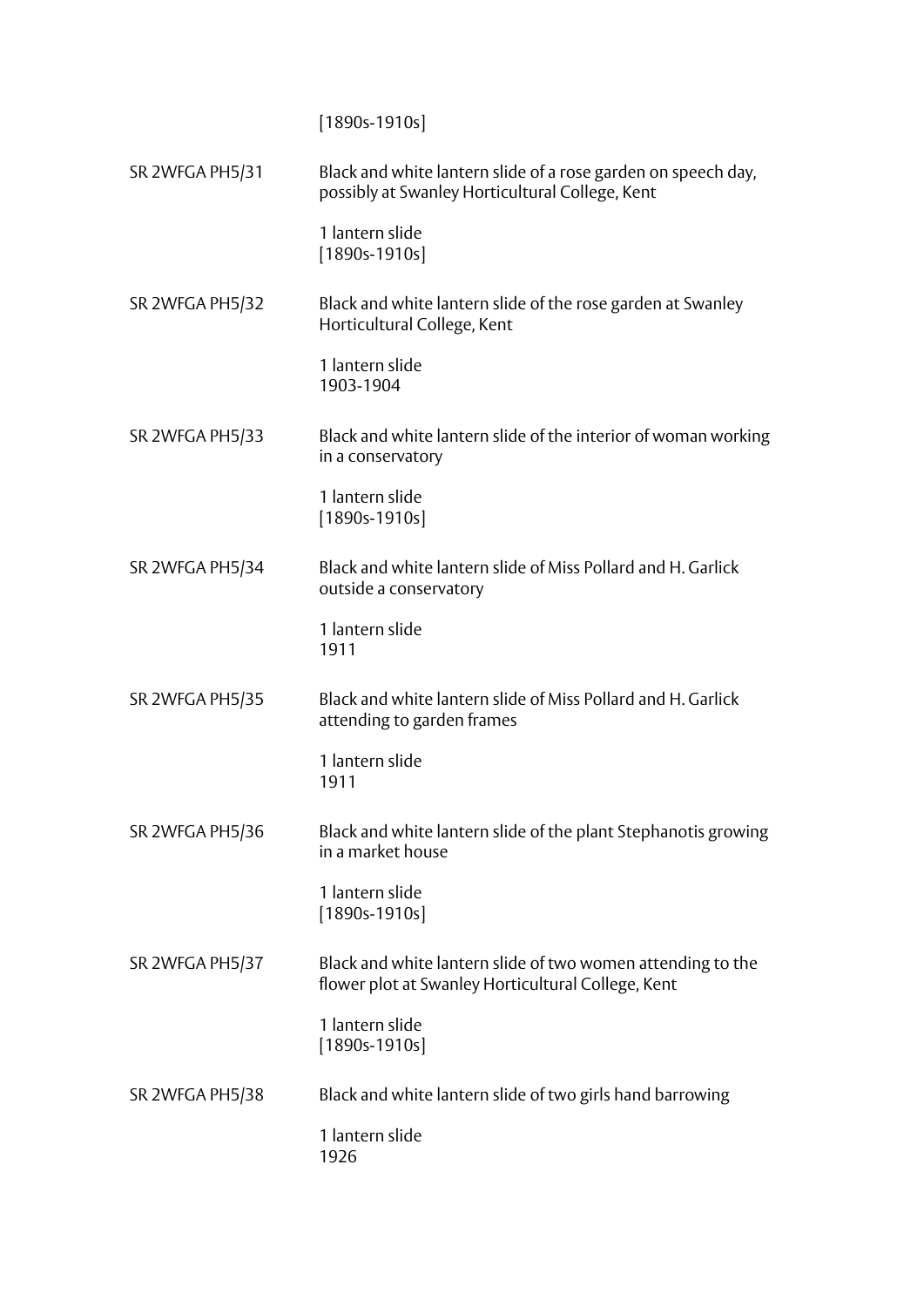| SR 2WFGA PH5/39 | Black and white lantern slide of May tree by gate possibly at<br>Swanley Horticultural College, Kent                                                                                 |
|-----------------|--------------------------------------------------------------------------------------------------------------------------------------------------------------------------------------|
|                 | 1 lantern slide<br>$[1890s-1930s]$                                                                                                                                                   |
| SR 2WFGA PH5/40 | Black and white lantern slide of three women hoeing at<br>Swanley Horticultural College, Kent                                                                                        |
|                 | 1 lantern slide<br>1909                                                                                                                                                              |
| SR 2WFGA PH5/41 | Black and white lantern slide of two women hoeing and<br>forking in a walled garden                                                                                                  |
|                 | 1 lantern slide<br>$[1890s-1910s]$                                                                                                                                                   |
| SR 2WFGA PH5/42 | Black and white lantern slide of women pruning wall fruit                                                                                                                            |
|                 | 1 lantern slide<br>$[1910s-1920s]$                                                                                                                                                   |
| SR 2WFGA PH5/43 | Black and white lantern slide of three women and a man tying<br>spring onions<br>With caption 'Atkins in walled-in'<br>1 lantern slide<br>$[1910-1920s]$                             |
| SR 2WFGA PH5/44 | Black and white lantern slide of male students in a market<br>house hand barrowing plants<br>Possibly at Swanley Horticultural College in Kent<br>1 lantern slide<br>$[1890s-1910s]$ |
| SR 2WFGA PH5/45 | Black and white lantern slide of a woman painting market<br>houses                                                                                                                   |
|                 | 1 lantern slide<br>$[1890s-1910s]$                                                                                                                                                   |
| SR 2WFGA PH5/46 | Black and white lantern slide of women in a peach market<br>house at Swanley Horticultural College, Kent                                                                             |
|                 | 1 lantern slide<br>$[1890s-1910s]$                                                                                                                                                   |
| SR 2WFGA PH5/47 | Black and white lantern slide of a Chrysanthemum market<br>house at Swanley Horticultural College, Kent                                                                              |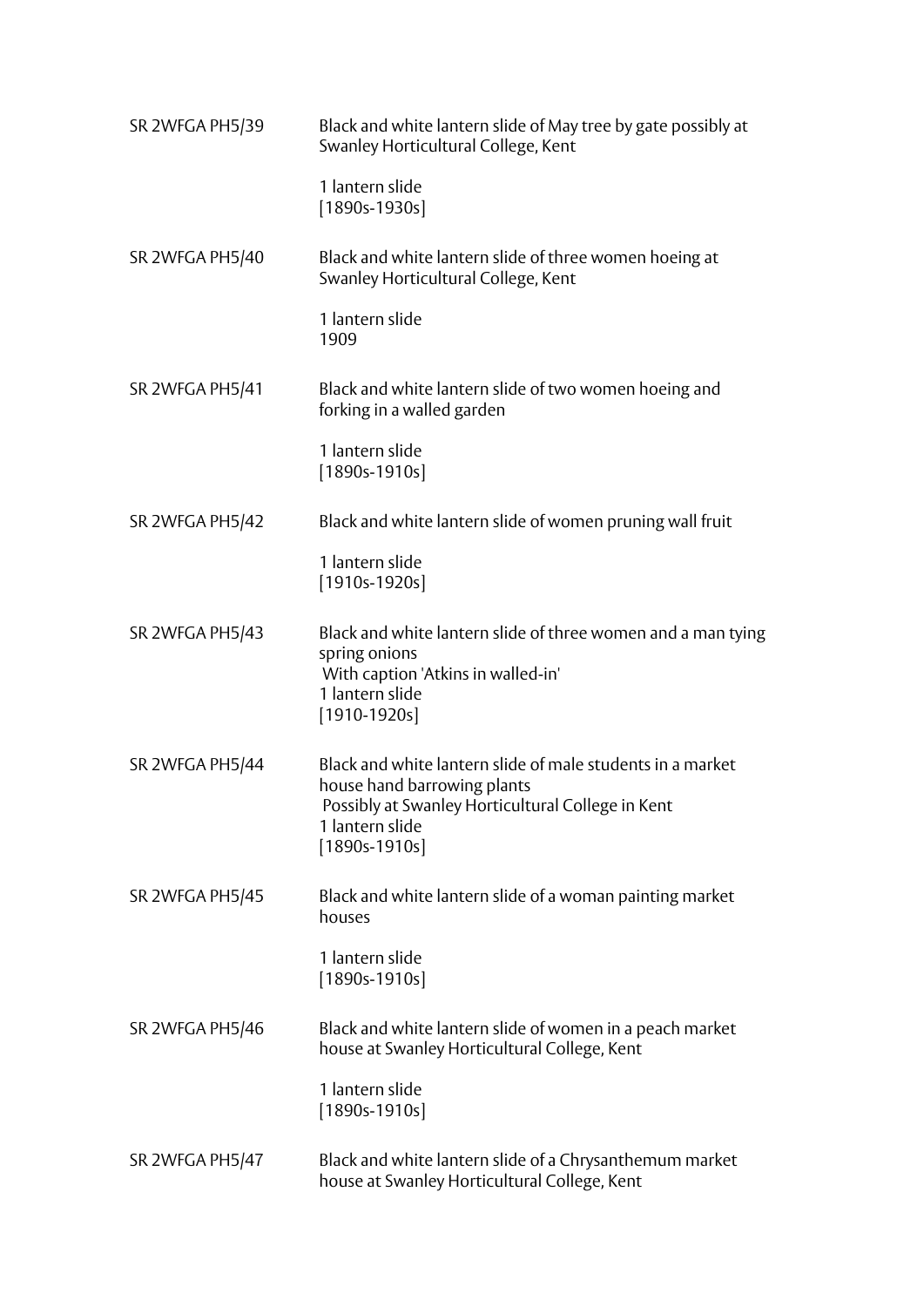|                 | Slide prepared by R.J. Tabor<br>1 lantern slide<br>$[1890s-1910s]$                                                                                                                                |
|-----------------|---------------------------------------------------------------------------------------------------------------------------------------------------------------------------------------------------|
| SR 2WFGA PH5/48 | Black and white lantern slide of a melon market house<br>Possibly at Swanley Horticultural College, Kent<br>1 lantern slide<br>$[1890s-1910s]$                                                    |
| SR 2WFGA PH5/49 | Black and white lantern slide of a grape vine market house at<br>Swanley Horticultural College, Kent<br>Slide prepared by R.J. Tabor<br>1 lantern slide<br>$[1890s-1910s]$                        |
| SR 2WFGA PH5/50 | Black and white lantern slide of a seed cucumbers market<br>house<br>Possibly at Swanley Horticultural College, Kent<br>1 lantern slide<br>$[1890s-1910s]$                                        |
| SR 2WFGA PH5/51 | Black and white lantern slide of the exteriors of market houses<br>at Swanley Horticultural College, Kent<br>With ladies hand barrowing and wheel barrowing<br>1 lantern slide<br>$[1890s-1910s]$ |
| SR 2WFGA PH5/52 | Black and white lantern slide of H. Smith possibly at Swanley<br>Horticultural College, Kent<br>1 lantern slide                                                                                   |
|                 | $[1890s-1910s]$                                                                                                                                                                                   |
| SR 2WFGA PH5/53 | Black and white lantern slide of four men forking the ground<br>on the plantation at Swanley Horticultural College, Kent                                                                          |
|                 | 1 lantern slide<br>$[1890s-1910s]$                                                                                                                                                                |
| SR 2WFGA PH5/54 | Black and white lantern slide of three men pruning nut trees at<br>Swanley Horticultural College, Kent                                                                                            |
|                 | 1 lantern slide<br>$[1890s-1910s]$                                                                                                                                                                |
| SR 2WFGA PH5/55 | Black and white lantern slide of a drawing illustrating women<br>pruning nut trees                                                                                                                |
|                 | 1 lantern slide                                                                                                                                                                                   |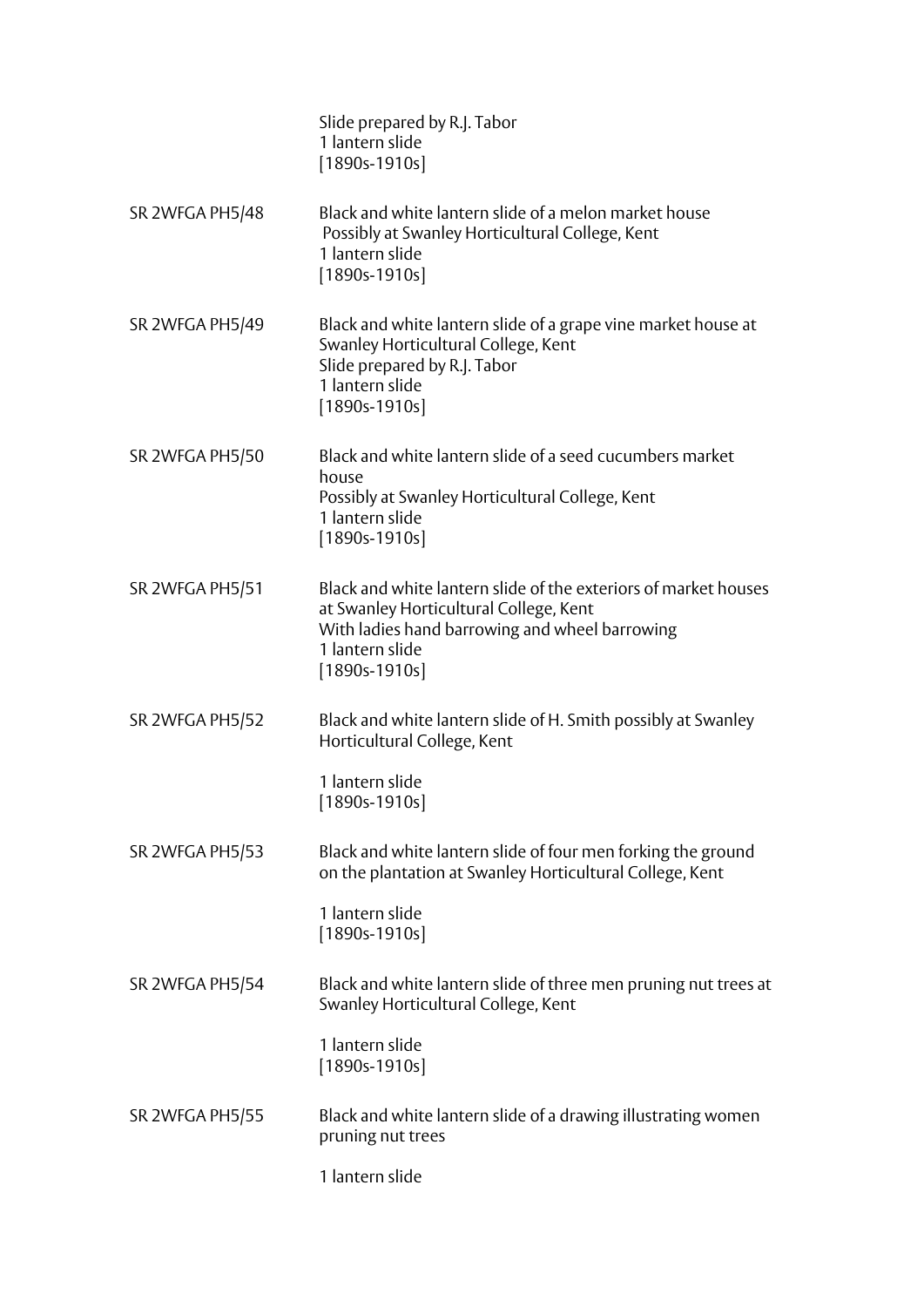[1890s-1910s]

| SR 2WFGA PH5/56 | Black and white lantern slide of five young women pruning<br>trees<br>Possibly at Swanley Horticultural College, Kent<br>1 lantern slide<br>$[1900s-1920s]$         |
|-----------------|---------------------------------------------------------------------------------------------------------------------------------------------------------------------|
| SR 2WFGA PH5/57 | Black and white lantern slide of a group picking strawberries<br>Possibly at Swanley Horticultural College, Kent<br>1 lantern slide<br>$[1900s-1920s]$              |
| SR 2WFGA PH5/58 | Black and white lantern slide of two women working in the<br>French garden<br>Possibly at Swanley Horticultural College, Kent<br>1 lantern slide<br>1907            |
| SR 2WFGA PH5/59 | Black and white lantern slide of Miss Turner<br>Possibly at Swanley Horticultural College, Kent<br>1 lantern slide<br>$[1890s-1910s]$                               |
| SR 2WFGA PH5/60 | Black and white lantern slide of Miss Kekewich with a dog<br>Possibly at Swanley Horticultural College, Kent<br>1 lantern slide<br>$[1890s-1910s]$                  |
| SR 2WFGA PH5/61 | Black and white lantern slide of male agricultural students<br>sports team<br>Possibly at Swanley Horticultural College, Kent<br>1 lantern slide<br>$[1890s-1910s]$ |
| SR 2WFGA PH5/62 | Black and white lantern slide of a women's hockey team<br>Possibly at Swanley Horticultural College, Kent<br>1 lantern slide<br>$[1890s-1910s]$                     |
| SR 2WFGA PH5/63 | Black and white lantern slide of old students' day<br>Possibly at Swanley Horticultural College, Kent<br>1 lantern slide<br>$[1890s-1910s]$                         |
| SR 2WFGA PH5/64 | Black and white lantern slide a group setting off in waggons<br>Possibly at Swanley Horticultural College, Kent<br>1 lantern slide                                  |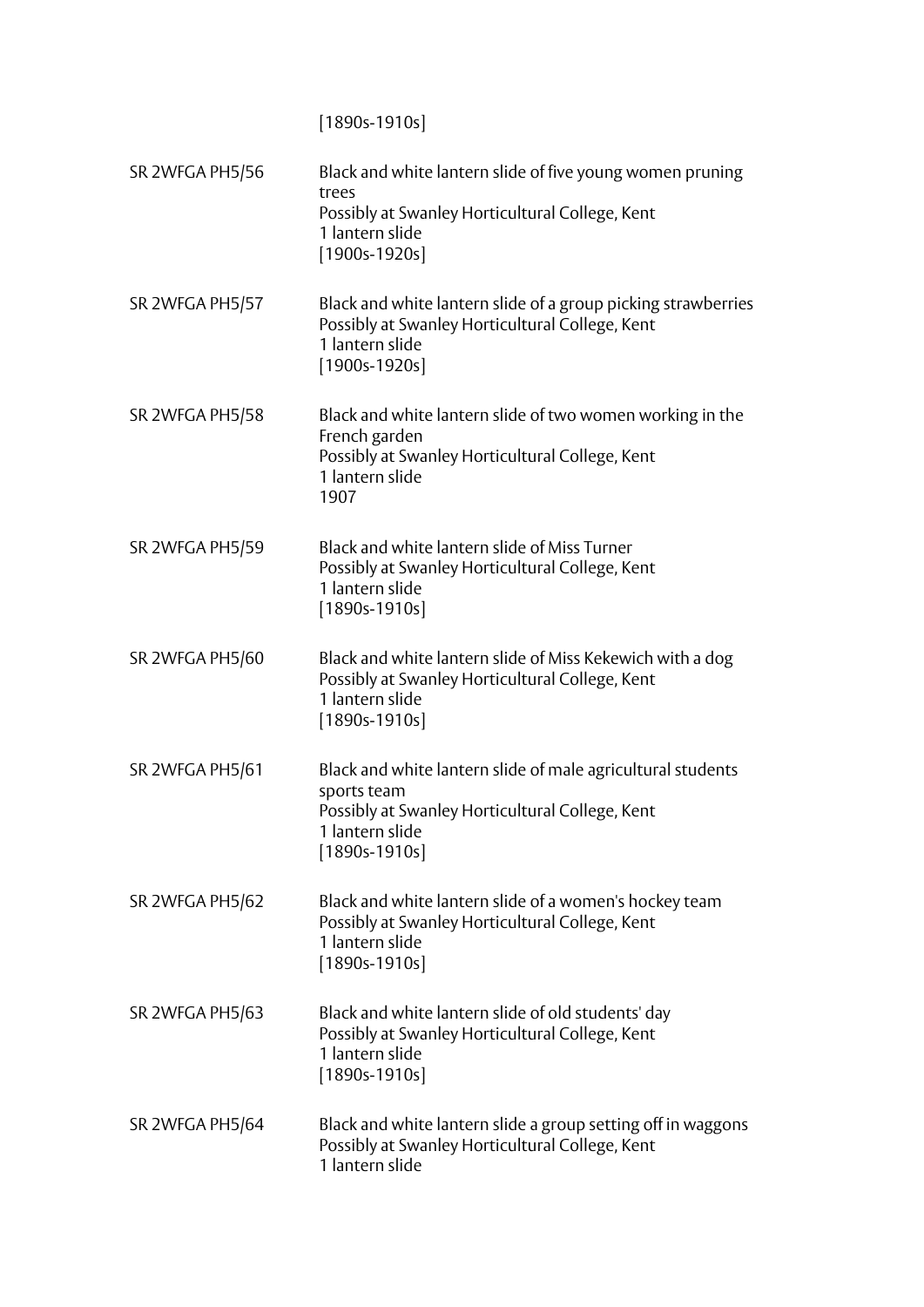[1890s-1910s]

| SR 2WFGA PH5/65 | Black and white lantern slide a woman packing flowers at<br>Swanley Horticultural College, Kent |
|-----------------|-------------------------------------------------------------------------------------------------|
|                 | 1 lantern slide<br>$[1890s-1910s]$                                                              |
| SR 2WFGA PH5/66 | Black and white lantern slide a women packing mushrooms                                         |
|                 | 1 lantern slide<br>$[1900s-1920s]$                                                              |
| SR 2WFGA PH5/67 | Black and white lantern slide of women washing their hands<br>outside                           |
|                 | 1 lantern slide<br>$[1900s-1920s]$                                                              |
| SR 2WFGA PH5/68 | Black and white lantern slide of a group queuing with pails to<br>be weighed                    |
|                 | 1 lantern slide<br>$[1900s-1920s]$                                                              |
| SR 2WFGA PH5/69 | Black and white lantern slide of a group of girls gathering flax                                |
|                 | 1 lantern slide<br>$[1900s-1920s]$                                                              |
| SR 2WFGA PH5/70 | Black and white lantern slide of land girls cutting flax                                        |
|                 | 1 lantern slide<br>$[1910s-1920s]$                                                              |
| SR 2WFGA PH5/71 | Black and white lantern slide of a group of girls with bundles of<br>a crop                     |
|                 | 1 lantern slide<br>$[1900s-1920s]$                                                              |
| SR 2WFGA PH5/72 | Black and white lantern slide of a group including three land<br>girls loading a flax cart      |
|                 | 1 lantern slide<br>$[1900s-1920s]$                                                              |
| SR 2WFGA PH5/73 | Black and white lantern slide of a raspberry field and camp                                     |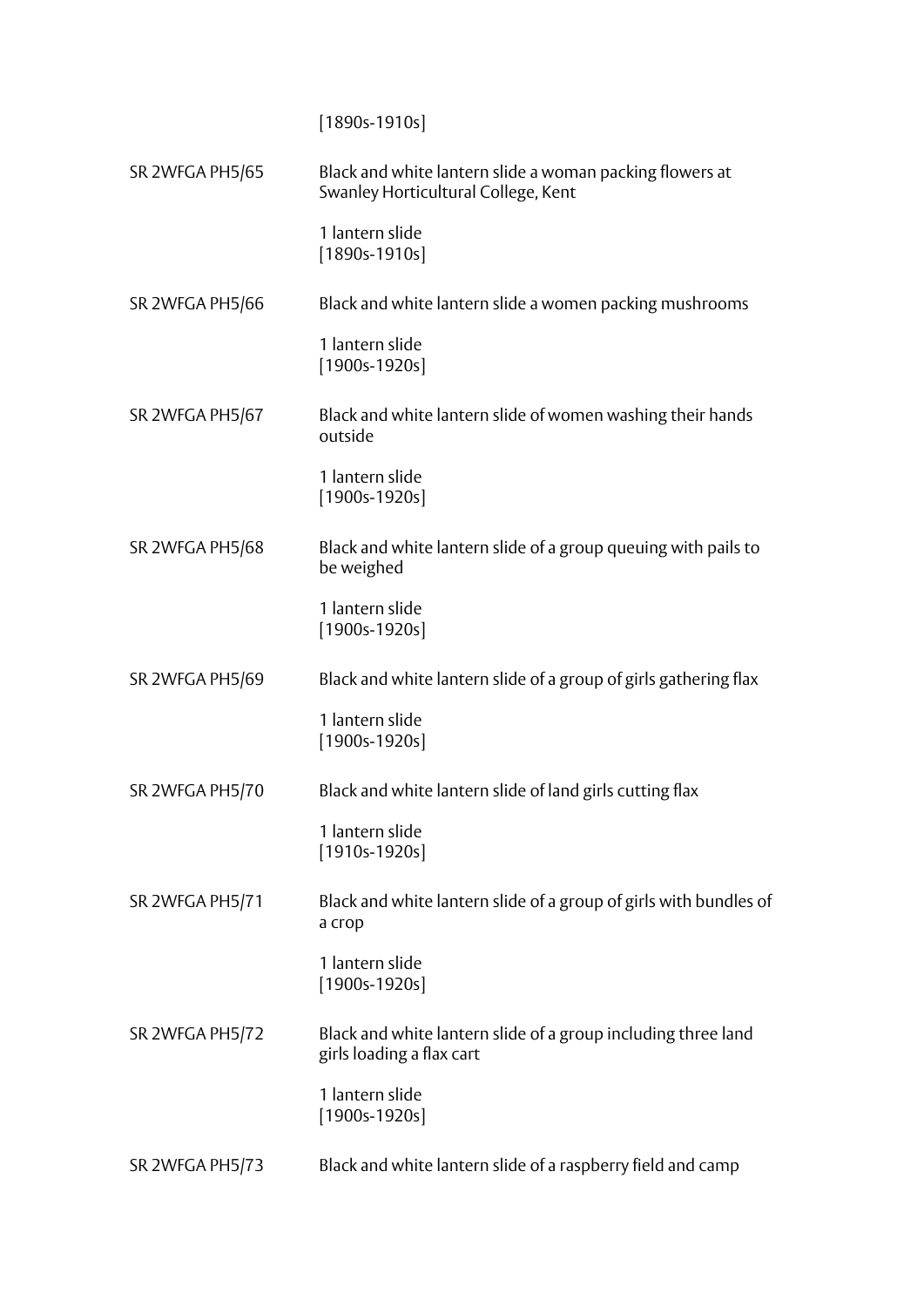|                 | 1 lantern slide<br>$[1890s-1920s]$                                                            |
|-----------------|-----------------------------------------------------------------------------------------------|
| SR 2WFGA PH5/74 | Black and white lantern slide of the exterior of huts with<br>women working                   |
|                 | 1 lantern slide<br>$[1890s-1910s]$                                                            |
| SR 2WFGA PH5/75 | Black and white lantern slide of interior of a sleeping hut                                   |
|                 | 1 lantern slide<br>$[1890s-1920s]$                                                            |
| SR 2WFGA PH5/76 | Black and white lantern slide of bunks inside a sleeping hut                                  |
|                 | 1 lantern slide<br>$[1890s-1920s]$                                                            |
| SR 2WFGA PH5/77 | Black and white lantern slide of interior of canteen                                          |
|                 | 1 lantern slide<br>$[1890s-1920s]$                                                            |
| SR 2WFGA PH5/78 | Black and white lantern slide of female agricultural workers<br>sleeping outside              |
|                 | 1 lantern slide<br>$[1890s-1920s]$                                                            |
| SR 2WFGA PH5/79 | Black and white lantern slide of female agricultural workers<br>rising after sleeping outside |
|                 | 1 lantern slide<br>$[1890s-1920s]$                                                            |
| SR 2WFGA PH5/80 | Black and white lantern slide of female agricultural workers<br>cleaning shoes                |
|                 | 1 lantern slide<br>$[1890s-1920s]$                                                            |
| SR 2WFGA PH5/81 | Black and white lantern slide of female agricultural workers<br>airing bedding                |
|                 | 1 lantern slide<br>$[1890s-1920s]$                                                            |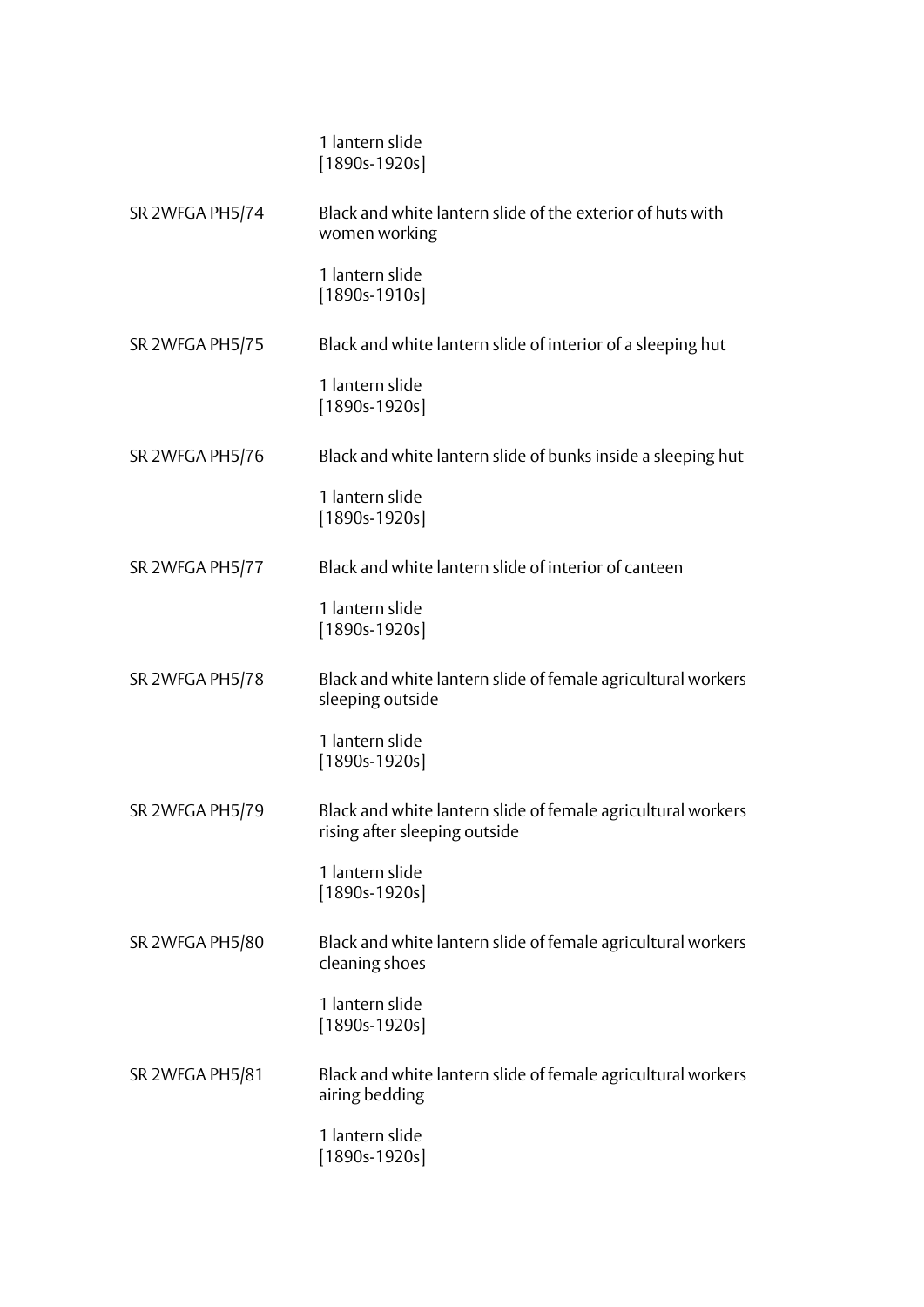| SR 2WFGA PH5/82 | Black and white lantern slide of female agricultural workers<br>having a picnic on a hillside                                  |
|-----------------|--------------------------------------------------------------------------------------------------------------------------------|
|                 | 1 lantern slide<br>$[1890s-1920s]$                                                                                             |
| SR 2WFGA PH5/83 | Black and white lantern slide of the weighing of fruit in pails                                                                |
|                 | 1 lantern slide<br>$[1890s-1920s]$                                                                                             |
| SR 2WFGA PH5/84 | Black and white lantern slide of woman being paid for picking<br>fruit                                                         |
|                 | 1 lantern slide<br>$[1890s-1920s]$                                                                                             |
| SR 2WFGA PH5/85 | Black and white lantern slide of female agricultural workers<br>washing outdoors                                               |
|                 | 1 lantern slide<br>$[1890s-1920s]$                                                                                             |
| SR 2WFGA PH5/86 | Black and white lantern slide of exterior of huts with woman<br>standing outside                                               |
|                 | 1 lantern slide<br>$[1890s-1920s]$                                                                                             |
| SR 2WFGA PH5/87 | Black and white lantern slide of picking raspberries                                                                           |
|                 | 1 lantern slide<br>$[1890s-1920s]$                                                                                             |
| SR 2WFGA PH5/88 | Black and white lantern slide of weighing picked fruit in pails<br>in the wet                                                  |
|                 | 1 lantern slide<br>$[1890s-1920s]$                                                                                             |
| SR 2WFGA PH5/89 | Black and white lantern slide of fruit pickers with pails in the<br>wet                                                        |
|                 | 1 lantern slide<br>$[1890s-1920s]$                                                                                             |
| SR 2WFGA PH5/90 | Black and white lantern slide of a group of women flower<br>decorating in the saloon at Swanley Horticultural College,<br>Kent |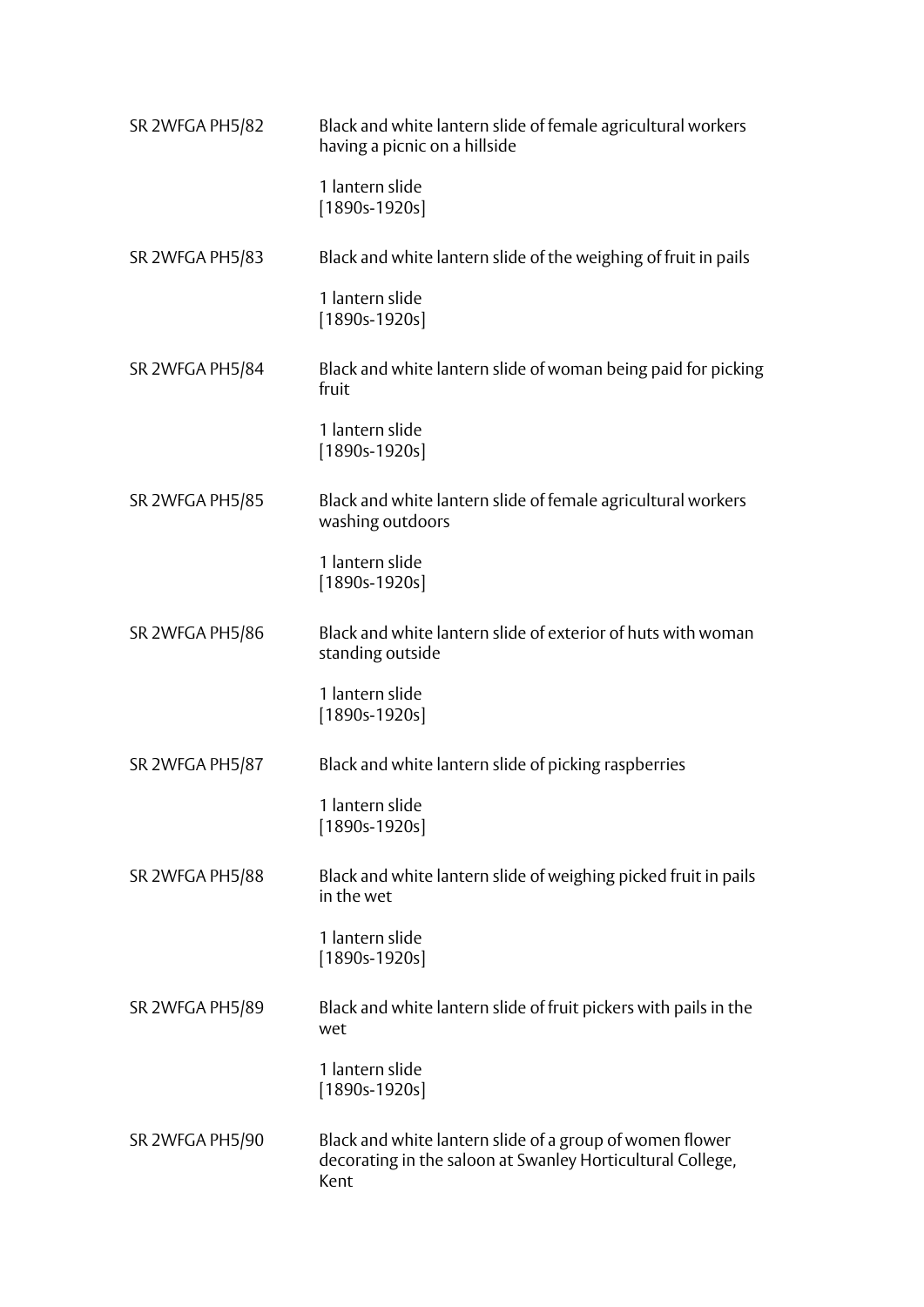|                 | 1 lantern slide<br>[1890s]                                                                                                                                        |
|-----------------|-------------------------------------------------------------------------------------------------------------------------------------------------------------------|
| SR 2WFGA PH5/91 | Black and white lantern slide of a group of women flower<br>decorating in the saloon at Swanley Horticultural College,<br>Kent                                    |
|                 | 1 lantern slide<br>[1890s]                                                                                                                                        |
| SR 2WFGA PH5/92 | Black and white lantern slide of a three women with punnets<br>of strawberries                                                                                    |
|                 | 1 lantern slide<br>$[1900s-1920s]$                                                                                                                                |
| SR 2WFGA PH5/93 | Black and white lantern slide of land girls loading a cart                                                                                                        |
|                 | 1 lantern slide<br>$[1910s-1920s]$                                                                                                                                |
| SR 2WFGA PH5/94 | Black and white lantern slide of the rose garden at Swanley<br>Horticultural College, Kent<br>Slide preparted by R.J. Tabor<br>1 lantern slide<br>$[1890s-1920s]$ |
| SR 2WFGA PH5/95 | Black and white lantern slide of the lawn at Swanley<br>Horticultural College, Kent                                                                               |
|                 | 1 lantern slide<br>$[1890s-1920s]$                                                                                                                                |
| SR 2WFGA PH5/96 | Black and white lantern slide of the front of Swanley<br>Horticultural College, Kent, in the winter                                                               |
|                 | 1 lantern slide<br>$[1890s-1920s]$                                                                                                                                |
| SR 2WFGA PH5/97 | Black and white lantern slide of the interior of a packing shed<br>Possibly at Swanley Horticultural College, Kent<br>1 lantern slide<br>$[1890s-1920s]$          |
| SR 2WFGA PH5/98 | Black and white lantern slide of plants in conservatory at<br>Swanley Horticultural College, Kent                                                                 |
|                 | 1 lantern slide                                                                                                                                                   |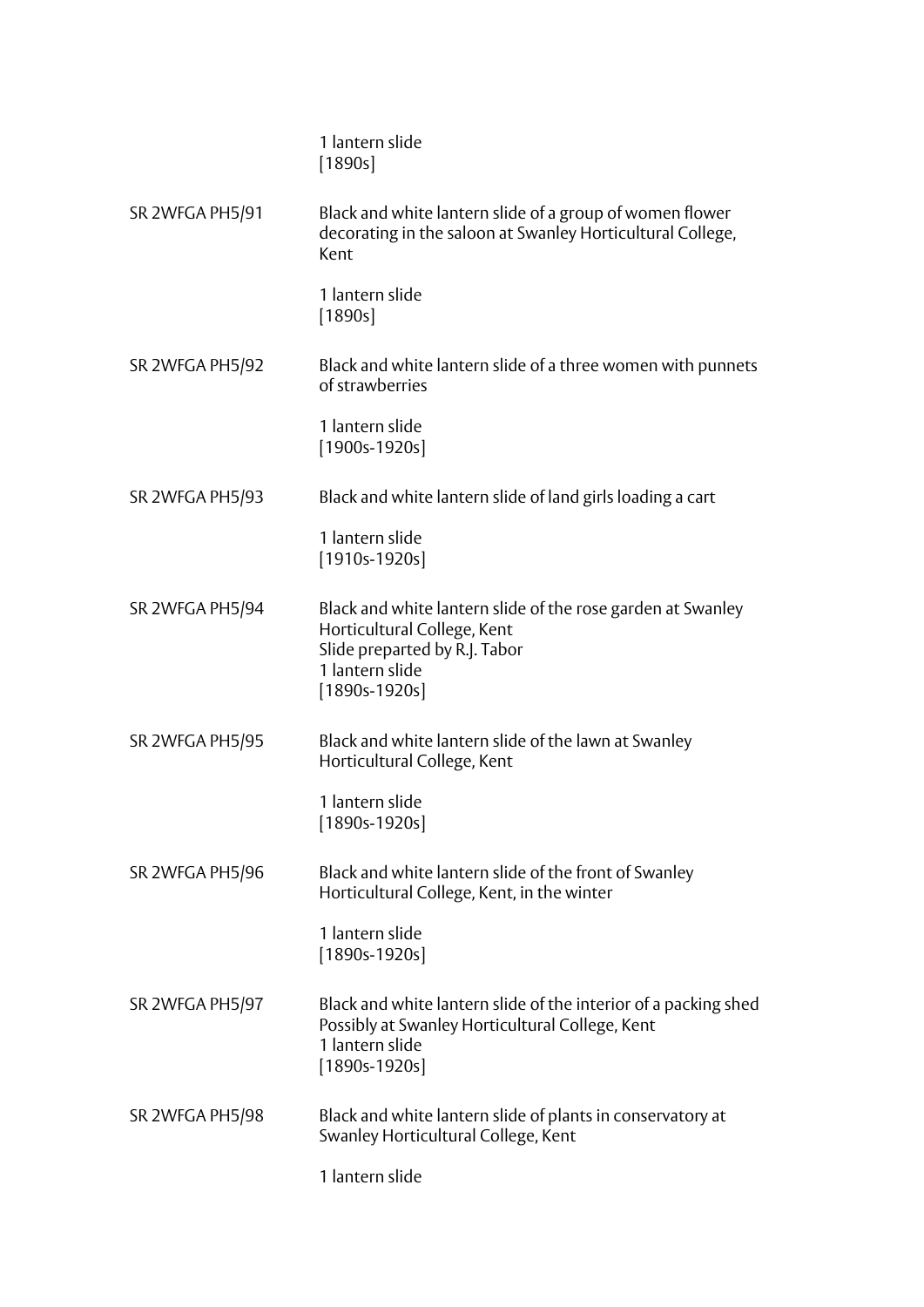[1890s-1920s]

| SR 2WFGA PH5/99  | Black and white lantern slide of women planting fruit trees at<br>Swanley Horticultural College, Kent                                                |
|------------------|------------------------------------------------------------------------------------------------------------------------------------------------------|
|                  | 1 lantern slide<br>$[1890s-1920s]$                                                                                                                   |
| SR 2WFGA PH5/100 | Black and white lantern slide of a group of women from<br>Swanley Horticultural College on a cycling expedition                                      |
|                  | 1 lantern slide<br>$[1890s-1910s]$                                                                                                                   |
| SR 2WFGA PH5/101 | Black and white lantern slide of a three women building a rock<br>wall                                                                               |
|                  | Possibly at Swanley Horticultural College, Kent<br>1 lantern slide<br>$[1900s-1920s]$                                                                |
| SR 2WFGA PH5/102 | Black and white lantern slide of a drawing illustrating women<br>at a pruning demonstration                                                          |
|                  | 1 lantern slide<br>[1890s]                                                                                                                           |
| SR 2WFGA PH5/103 | Black and white lantern slide of two women working in the<br>French garden<br>Possibly at Swanley Horticultural College, Kent                        |
|                  | 1 lantern slide<br>1907                                                                                                                              |
| SR 2WFGA PH5/104 | Black and white lantern slide of two women in a market house<br>Possibly at Swanley Horticultural College, Kent<br>1 lantern slide<br>$[1890-1900s]$ |
| SR 2WFGA PH5/105 | Black and white lantern slide of women training wall fruit<br>Possibly at Swanley Horticultural College, Kent<br>1 lantern slide<br>1909             |
| SR 2WFGA PH5/106 | Black and white lantern slide of women making terraces<br>Possibly at Swanley Horticultural College, Kent<br>1 lantern slide<br>1897                 |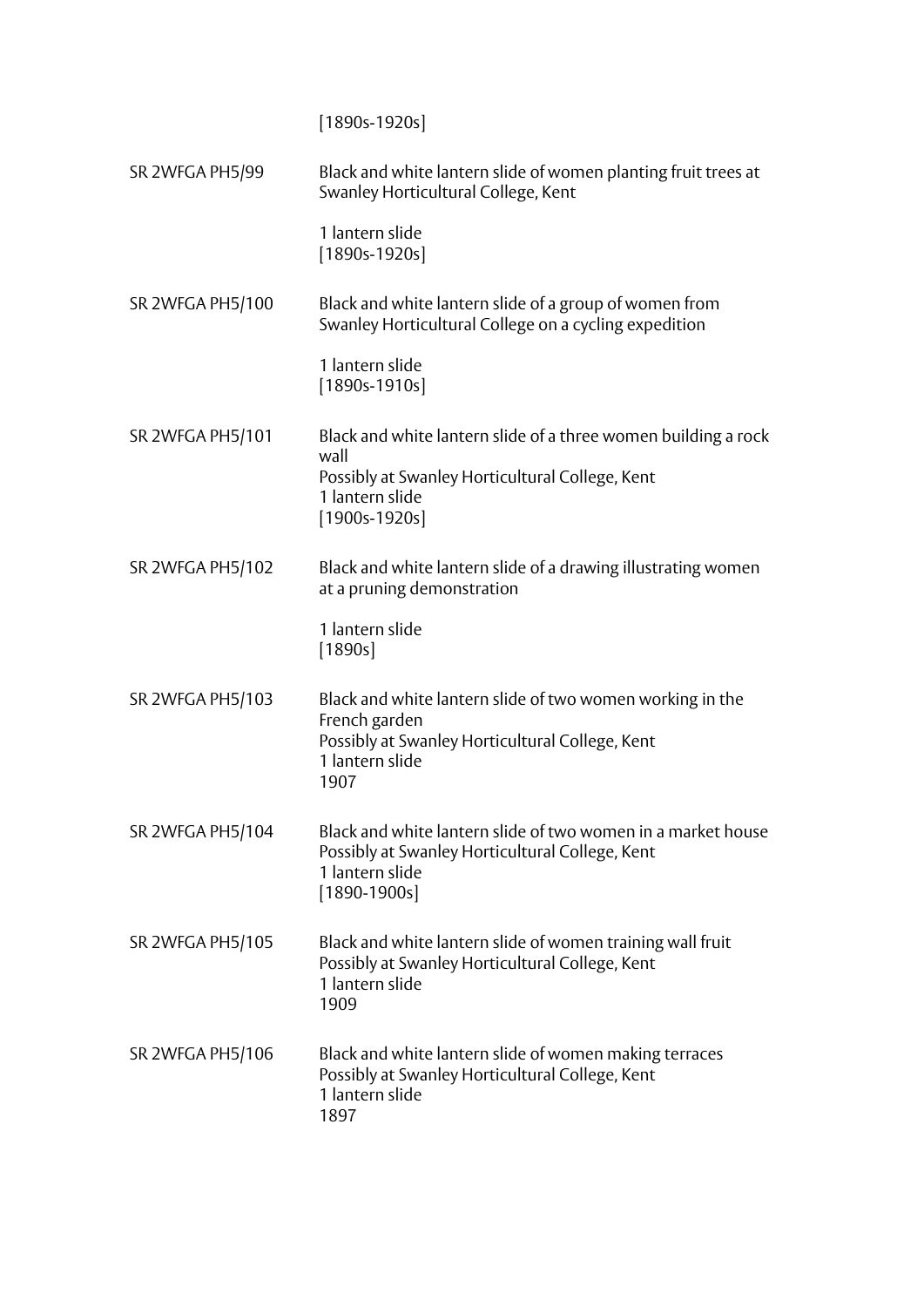| SR 2WFGA PH5/107 | Black and white lantern slide of a group of girls forking and<br>digging in a walled in garden<br>Possibly at Swanley Horticultural College, Kent<br>1 lantern slide<br>1926 |
|------------------|------------------------------------------------------------------------------------------------------------------------------------------------------------------------------|
| SR 2WFGA PH5/108 | Black and white lantern slide of two women planting out the<br>front of Swanley Horticultural College, Kent                                                                  |
|                  | 1 lantern slide<br>$[1890s-1910s]$                                                                                                                                           |
| SR 2WFGA PH5/109 | Black and white lantern slide of watering the gardens at<br>Swanley Horticultural College, Kent                                                                              |
|                  | 1 lantern slide<br>$[1900s-1920s]$                                                                                                                                           |
| SR 2WFGA PH5/110 | Black and white lantern slide of interior of potting shed at<br>Swanley Horticultural College, Kent                                                                          |
|                  | 1 lantern slide<br>$[1900s-1920s]$                                                                                                                                           |
| SR 2WFGA PH5/111 | Black and white lantern slide of women potting outdoors at<br>Swanley Horticultural College, Kent                                                                            |
|                  | 1 lantern slide<br>$[1900s-1910s]$                                                                                                                                           |
| SR 2WFGA PH5/112 | Black and white lantern slide of two women hand barrowing                                                                                                                    |
|                  | 1 lantern slide<br>$[1900s-1910s]$                                                                                                                                           |
| SR 2WFGA PH5/113 | Black and white lantern slide of large group of girls on lorries                                                                                                             |
|                  | 1 lantern slide<br>$[1900s-1910s]$                                                                                                                                           |
| SR 2WFGA PH5/114 | Black and white lantern slide of two women cutting down<br>cucumbers<br>Possibly at Swanley Horticultural College, Kent<br>1 lantern slide<br>1900                           |
| SR 2WFGA PH5/115 | Black and white lantern slide of two women working in the<br>rose garden at Swanley Horticultural College, Kent<br>Possibly at Swanley Horticultural College, Kent           |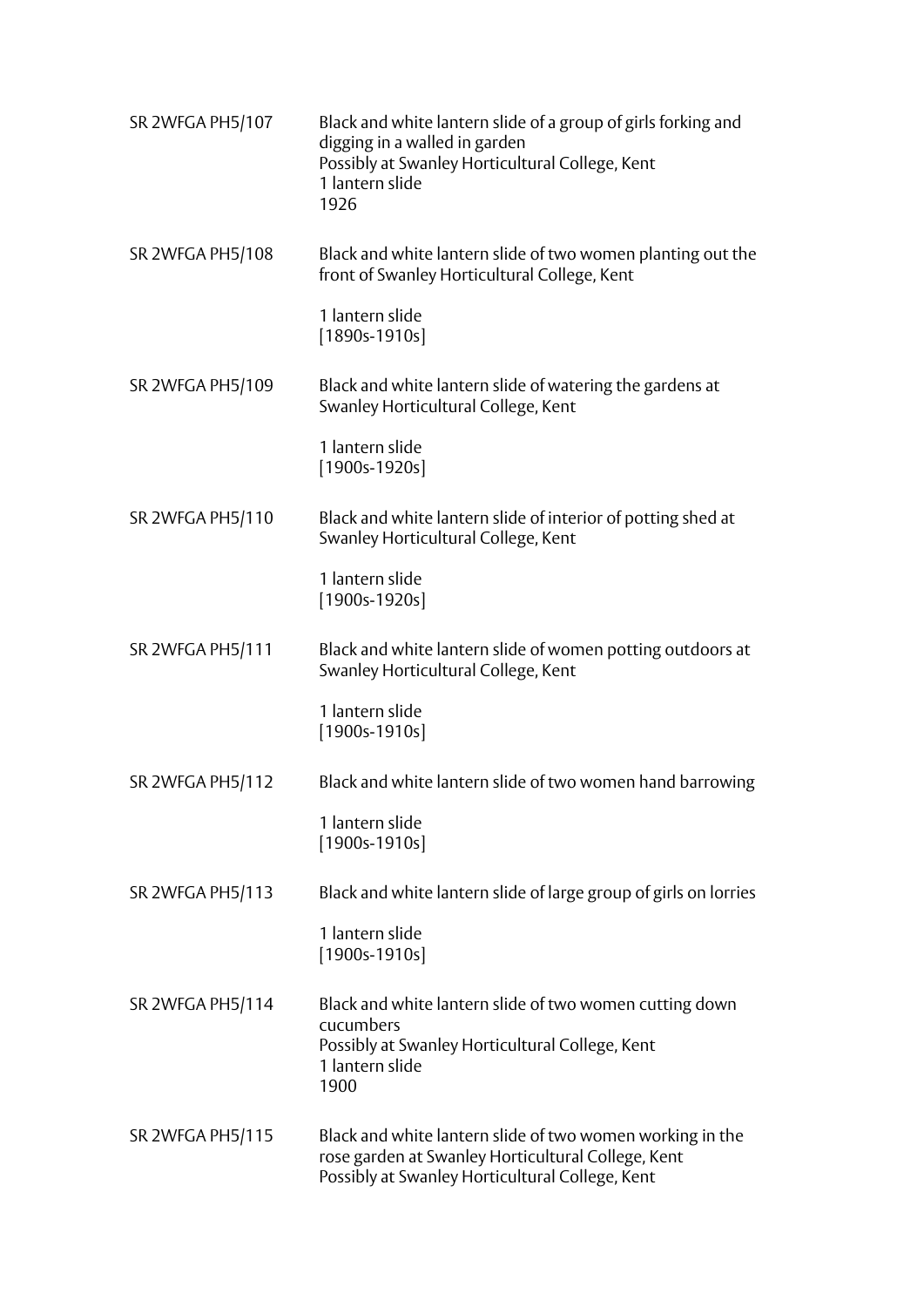|                  | 1 lantern slide<br>1903-1904                                                                                                                                             |
|------------------|--------------------------------------------------------------------------------------------------------------------------------------------------------------------------|
| SR 2WFGA PH5/116 | Black and white lantern slide of women cleaning pots at<br>Swanley Horiticultural College, Kent                                                                          |
|                  | 1 lantern slide<br>$[1890s-1900s]$                                                                                                                                       |
| SR 2WFGA PH5/117 | Black and white lantern slide of women staging plants in<br>conservatory<br>Possibly at Swanley Horticultural College, Kent<br>1 lantern slide<br>$[1910s-1920s]$        |
| SR 2WFGA PH5/118 | Black and white lantern slide of woman milking a cow<br>Possibly at Swanley Horticultural College, Kent<br>1 lantern slide<br>$[1910s-1920s]$                            |
| SR 2WFGA PH5/119 | Black and white lantern slide of a group of girls spraying trees<br>Possibly at Swanley Horticultural College, Kent<br>1 lantern slide<br>1927                           |
| SR 2WFGA PH5/120 | Black and white lantern slide of a woman feeding a sow and<br>piglets<br>Possibly at Swanley Horticultural College, Kent<br>1 lantern slide<br>$[1910s-1920s]$           |
| SR 2WFGA PH5/121 | Black and white lantern slide of a woman operating a horse<br>drawn hay rake<br>Possibly at Swanley Horticultural College, Kent<br>1 lantern slide<br>$[1910s-1920s]$    |
| SR 2WFGA PH5/122 | Black and white lantern slide of a woman wearing a yoke with<br>two pails attached<br>Possibly at Swanley Horticultural College, Kent<br>1 lantern slide<br>1900s-1920s] |
| SR 2WFGA PH5/123 | Black and white lantern slide of a woman leading a horse<br>pulling a wagon<br>Possibly at Swanley Horticultural College, Kent<br>1 lantern slide<br>$[1900s-1920s]$     |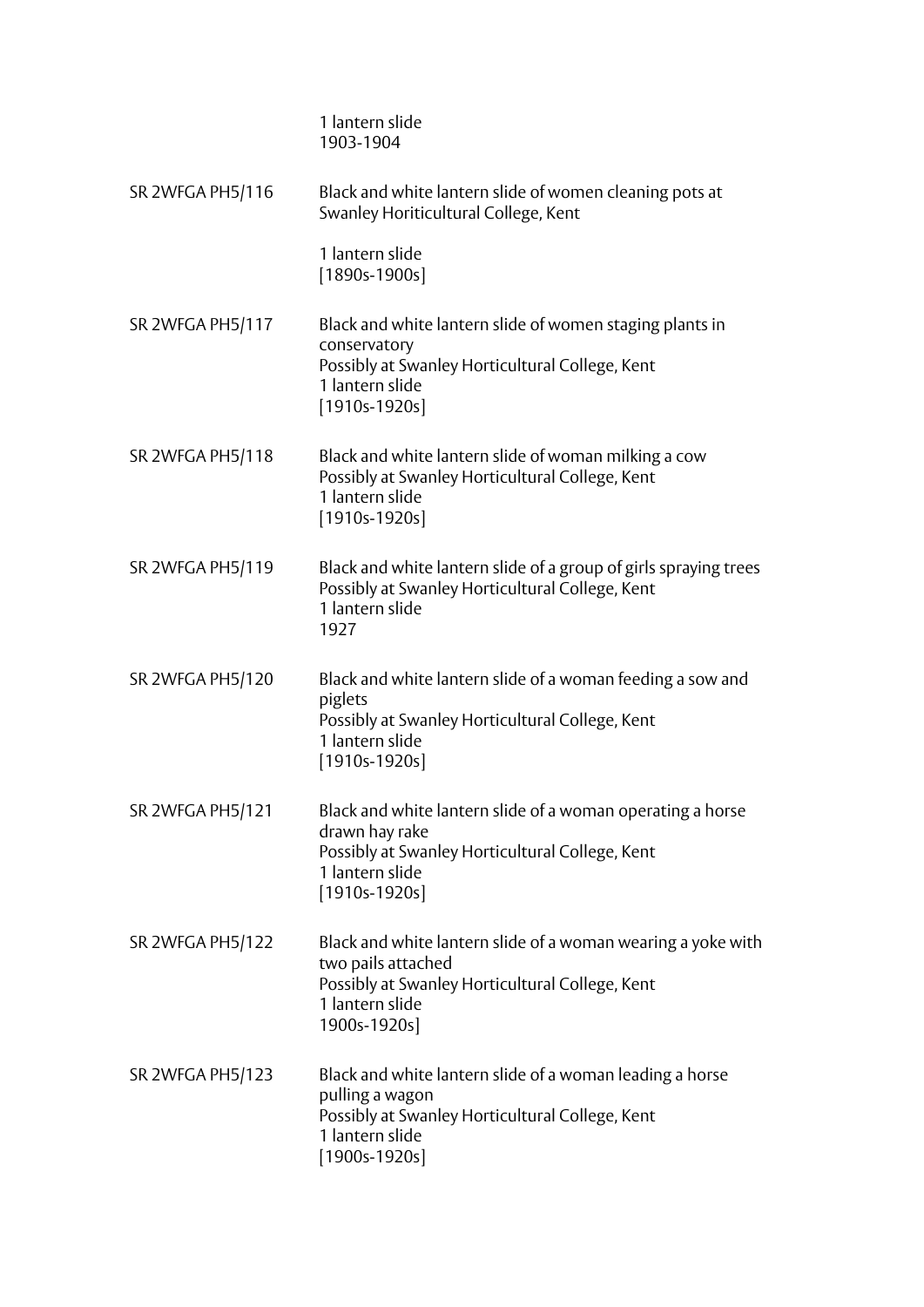| SR 2WFGA PH5/124 | Black and white lantern slide of two female agricultural<br>workers with a horse pulling a farm implement<br>Possibly at Swanley Horticultural College, Kent<br>1 lantern slide<br>$[1910s-1920s]$ |
|------------------|----------------------------------------------------------------------------------------------------------------------------------------------------------------------------------------------------|
| SR 2WFGA PH5/125 | Black and white lantern slide of two women leading horses<br>and carts carrying milk churns in the wet<br>Possibly at Swanley Horticultural College, Kent<br>1 lantern slide<br>$[1910s-1920s]$    |
| SR 2WFGA PH5/126 | Black and white lantern slide of two women bottling milk<br>Possibly at Swanley Horticultural College, Kent<br>1 lantern slide<br>$[1890s-1910s]$                                                  |
| SR 2WFGA PH5/127 | Black and white lantern slide of woman rolling a churn of milk<br>to the station<br>Possibly at Swanley Horticultural College, Kent<br>1 lantern slide<br>$[1890s-1910s]$                          |
| SR 2WFGA PH5/128 | Black and white lantern slide of woman carrying yoke and pails<br>with pigs<br>Possibly at Swanley Horticultural College, Kent<br>1 lantern slide<br>$[1900s-1920s]$                               |
| SR 2WFGA PH5/129 | Black and white lantern slide of woman standing next to a bull<br>Possibly at Swanley Horticultural College, Kent<br>1 lantern slide<br>$[1900s-1920s]$                                            |
| SR 2WFGA PH5/130 | Black and white lantern slide of a woman breaking in a horse<br>Possibly at Swanley Horticultural College, Kent<br>1 lantern slide<br>$[1910s-1920s]$                                              |
| SR 2WFGA PH5/131 | Black and white lantern slide of a woman herding cows<br>Possibly at Swanley Horticultural College, Kent<br>1 lantern slide<br>$[1910s-1920s]$                                                     |
| SR 2WFGA PH5/132 | Black and white lantern slide of four woman on horseback<br>Possibly at Swanley Horticultural College, Kent<br>1 lantern slide                                                                     |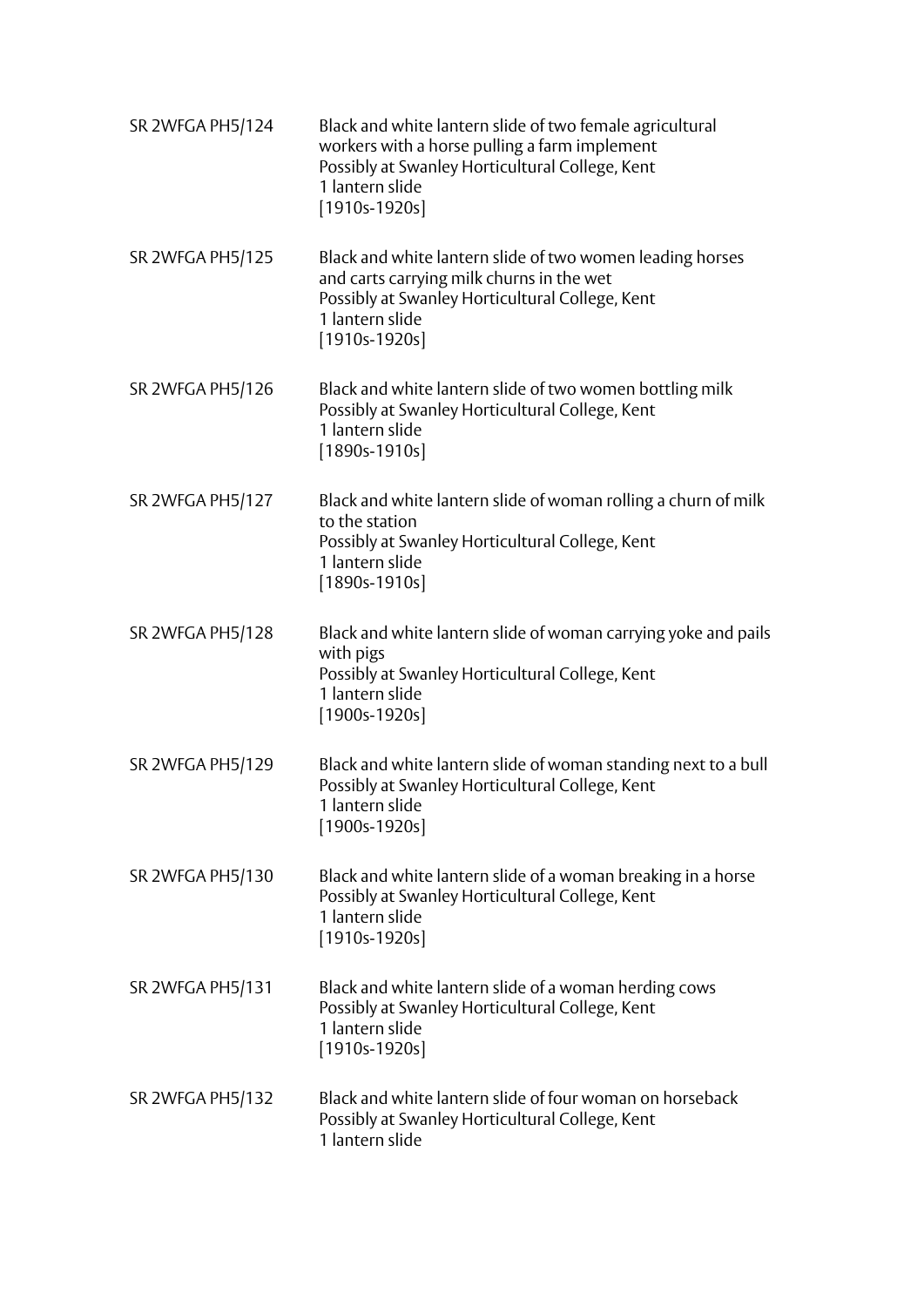[1900s-1920s]

| SR 2WFGA PH5/133 | Black and white lantern slide of five women carriying sacks<br>Possibly at Swanley Horticultural College, Kent<br>1 lantern slide<br>$[1910s-1920s]$                                        |
|------------------|---------------------------------------------------------------------------------------------------------------------------------------------------------------------------------------------|
| SR 2WFGA PH5/134 | Black and white lantern slide of two men attending to a<br>garden<br>Possibly at Swanley Horticultural College, Kent<br>1 lantern slide<br>$[1900s-1920s]$                                  |
| SR 2WFGA PH5/135 | Black and white lantern slide of a man and a woman with two<br>horses pulling a wagon full of crop<br>Possibly at Swanley Horticultural College, Kent<br>1 lantern slide<br>$[1900s-1920s]$ |
| SR 2WFGA PH5/136 | Black and white lantern slide of woman standing with a bull<br>Possibly at Swanley Horticultural College, Kent<br>1 lantern slide<br>$[1900s-1920s]$                                        |
| SR 2WFGA PH5/137 | Black and white lantern slide of a group working on gardens<br>Possibly at Swanley Horticultural College, Kent<br>1 lantern slide<br>$[1890s-1920s]$                                        |
| SR 2WFGA PH5/138 | Black and white lantern slide of a woman feeding a calf<br>Possibly at Swanley Horticultural College, Kent<br>1 lantern slide<br>$[1910s-1920s]$                                            |
| SR 2WFGA PH5/139 | Black and white lantern slide of a group of women with a crop,<br>possibly hops<br>Possibly at Swanley Horticultural College, Kent<br>1 lantern slide<br>$[1910s-1920s]$                    |
| SR 2WFGA PH5/140 | Black and white lantern slide of two girls with a cow<br>Possibly at Swanley Horticultural College, Kent<br>1 lantern slide<br>$[1910s-1920s]$                                              |
| SR 2WFGA PH5/141 | Black and white lantern slide of two women herding cattle<br>Possibly at Swanley Horticultural College, Kent<br>1 lantern slide                                                             |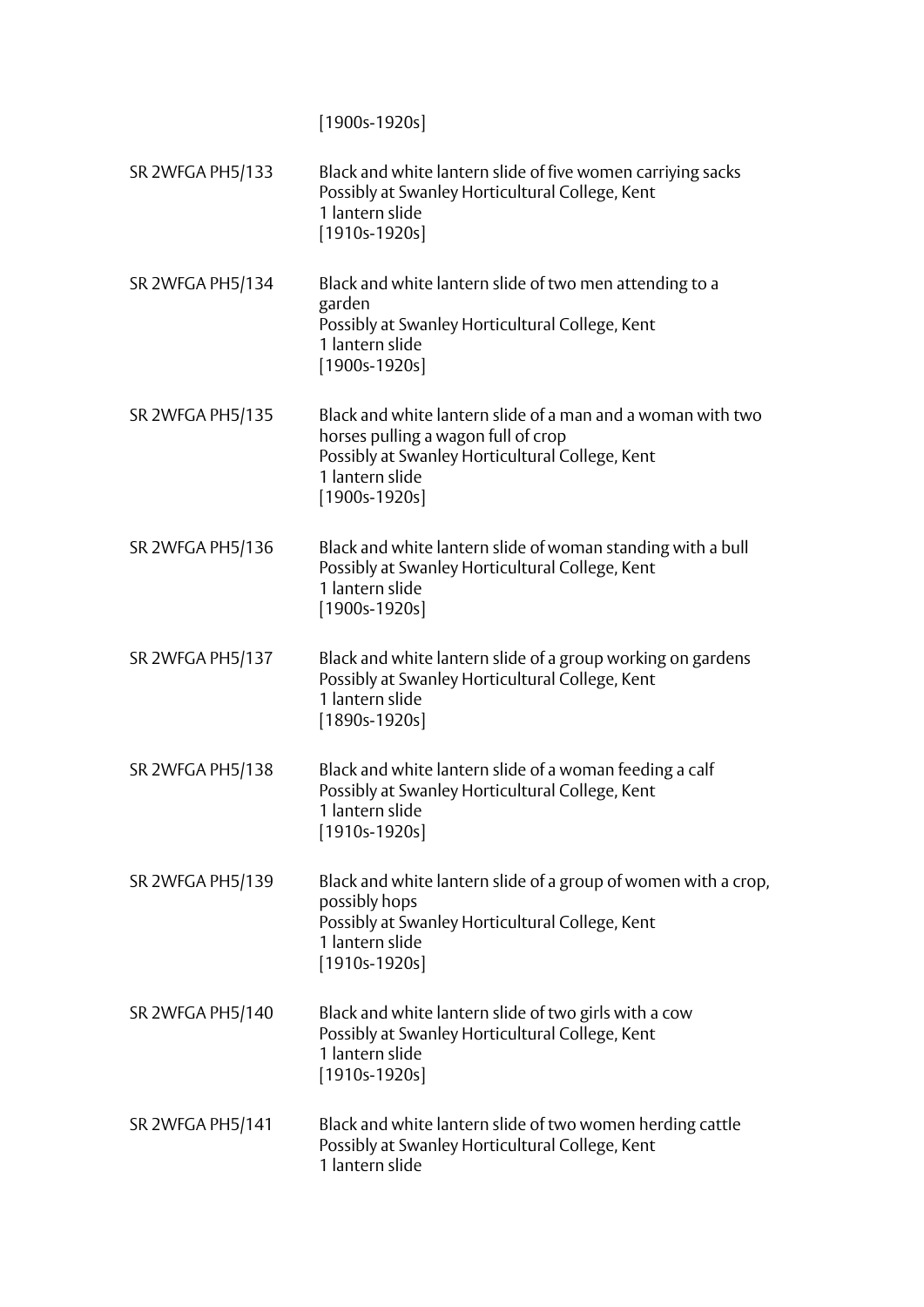[1910s-1920s]

| SR 2WFGA PH5/142 | Black and white lantern slide of women carting hay and<br>making hayricks<br>Possibly at Swanley Horticultural College, Kent<br>1 lantern slide<br>$[1910s-1920s]$         |
|------------------|----------------------------------------------------------------------------------------------------------------------------------------------------------------------------|
| SR 2WFGA PH5/143 | Black and white lantern slide of a woman and a man on a<br>horse drawn cart<br>Possibly at Swanley Horticultural College, Kent<br>1 lantern slide<br>$[1910s-1920s]$       |
| SR 2WFGA PH5/144 | Black and white lantern slide of women making and packing<br>baskts at an orchard<br>Possibly at Swanley Horticultural College, Kent<br>1 lantern slide<br>$[1900s-1920s]$ |
| SR 2WFGA PH5/145 | Black and white lantern slide of a woman with horses and<br>plough<br>With caption 'Wartime daughter of the plough'<br>1 lantern slide<br>$[1900s-1920s]$                  |
| SR 2WFGA PH5/146 | Black and white lantern slide of woman with chickens<br>1 lantern slide<br>$[1900s-1920s]$                                                                                 |
| SR 2WFGA PH5/147 | Black and white lantern slide of women feeding pigs<br>1 lantern slide<br>$[1910s-1920s]$                                                                                  |
| SR 2WFGA PH5/148 | Black and white lantern slide of women digging and sorting<br>potatoes<br>1 lantern slide<br>$[1900s-1920s]$                                                               |
| SR 2WFGA PH5/149 | Black and white lantern slide of a woman tending to cattle in<br>the market place at a weekly sale<br>1 lantern slide<br>[1910s-1920s]                                     |